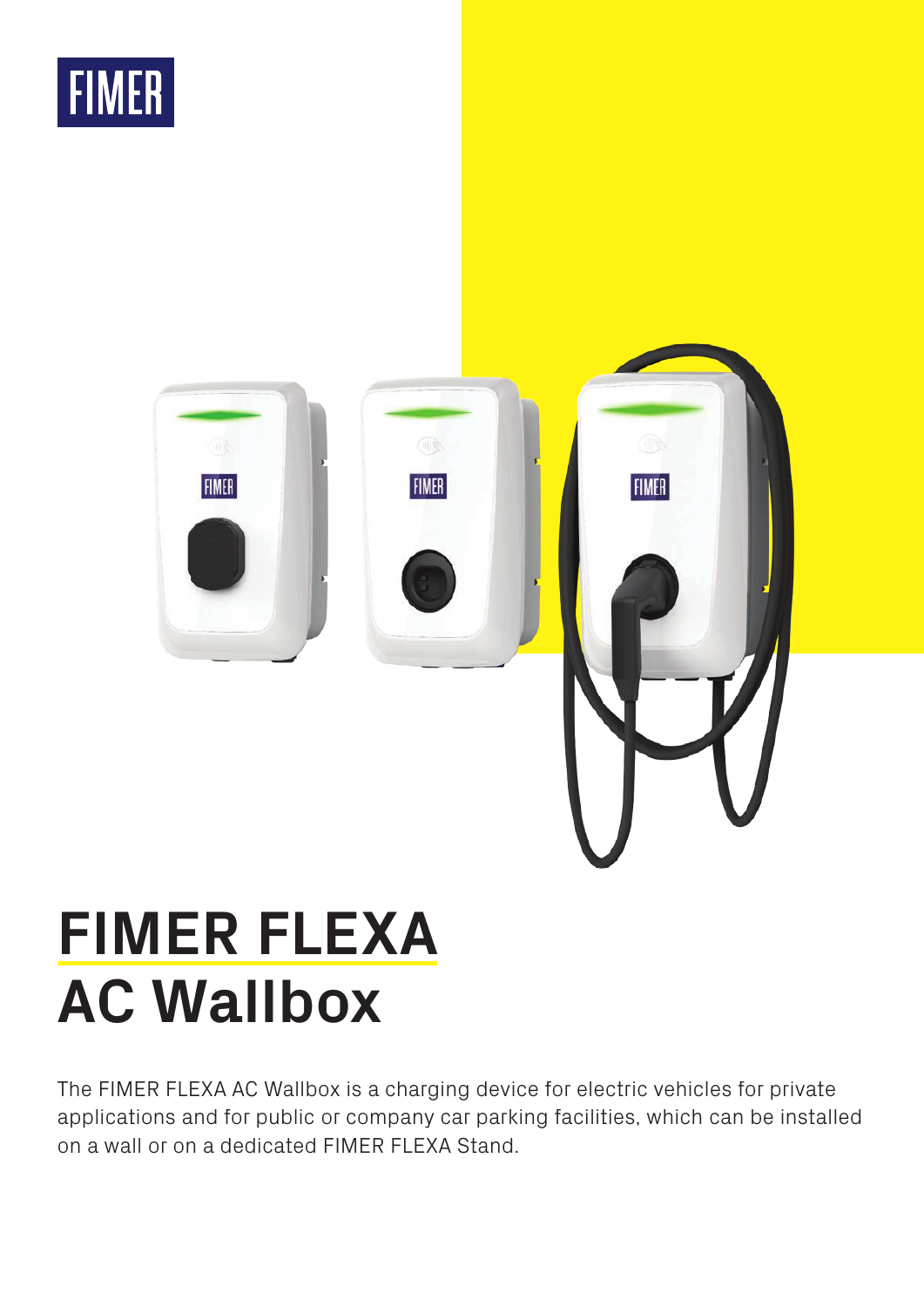FIMER FLEXA AC Wallbox is available in a Cord version, equipped with a T2 Cord, or in a Socket version, equipped with a T2 or a T3A socket.

The device can be installed on the wall or on a dedicated FIMER FLEXA Stand and is available in different configurations, depending on the power (from 3.7kW to 22kW), the connection type (T2 Cord or T2 socket or T3A socket) and the type of connectivity (Stand Alone, Inverter Net or Future Net). Each FIMER FLEXA AC Wallbox can be configured in Master (Future Net) or Slave (Stand Alone or Inverter Net) mode: this configuration makes multiple installations (in public and company car parking facilities) even more efficient, through a built-in Load Management system.

## **FIMER FLEXA AC Wallbox - Stand Alone**

The Stand Alone version comes with basic features that guarantee easy use at an affordable price.

Its functionalities are limited to interaction with the electric vehicle, activating its charging process and ensuring its safe operation:

- Status signaling via local LEDs and local RS485 communication for configuration and monitoring
- Available in Cord (T2) or Socket (T2 or T3A) versions
- Communication interface with MID counter or TA meter
- Bluetooth communication and RFiD reader for local access management

### **FIMER FLEXA AC Wallbox - Future Net**

The Future Net version includes great connectivity features that enable remote monitoring and control of the device. It offers the following features in addition to those of the Stand Alone version:

- 3G/4G connectivity, Wi-Fi, Ethernet
- OCPP 1.6 Json communication protocol
- Intelligent remote monitoring and control system: thanks to the use of a mobile application for the user and a centralized system for the operator, it allows remote monitoring of the device status, the creation of use and energy reports, access management and error analysis
- Master/Slave Management

# **FIMER FLEXA AC Wallbox - Inverter Net**

The features of the Inverter Net version are similar to those of the Stand Alone version; it only differs in that it can communicate with REACT 2 photovoltaic inverters with storage. This version offers the following advantages compared to the Stand Alone version:

- Data sharing and storage through interaction with REACT 2 photovoltaic inverters with integrated storage
- Load optimization and integration with storage systems
- Shared management portal for data monitoring and management

All versions have the following main features:

- Available in Cord (Type 2) or Socket (Type 2 or Type 3A) version
- Charge in Mode 3
- Master-Slave functionality
- Locking of the socket during the charging phase (only for the Socket version)
- Bluetooth connectivity and RFiD reader
- 100% recycled plastic
- Communication interface with external amperometric transformer or MID energy meter
- Installation on a wall or a dedicated FIMER FLEXA Stand system
- Easy assembly

### **Signals and control**

- Local LED signals for indications of charging status or any faults
- Authentication and unlocking systems via RFiD cards, mobile application or through a centralised management system
- OCPP 1.6 Json protocol







Cord 3.7 - 22 kW

RFiD reader

Anr

Wi-Fi





**OCCP** 1.6 Json protocol

..<br>T2 - T3A

BLE

**Installation type**



Load Management Master/slave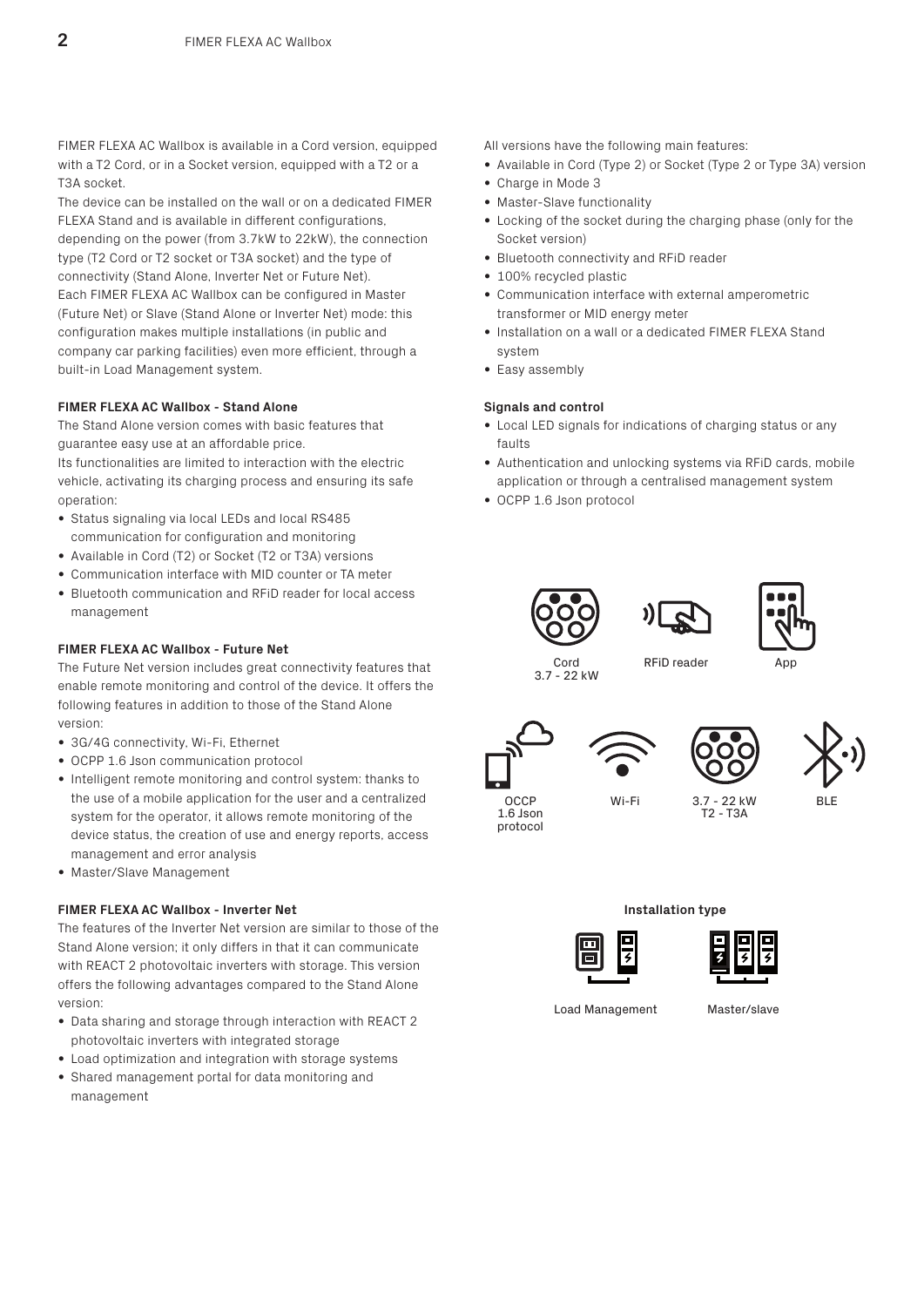| <b>Technical data</b>                                            |                                               |                                                  |                   |                   |  |  |  |
|------------------------------------------------------------------|-----------------------------------------------|--------------------------------------------------|-------------------|-------------------|--|--|--|
| Model FIMER FLEXA AC Wallbox                                     |                                               | Stand Alone / Inverter Net / Future Net          |                   |                   |  |  |  |
| <b>Maximum</b> power                                             | 3.7 kW                                        | 7.4 kW                                           | 11 kW             | 22 kW             |  |  |  |
| Standard                                                         |                                               | IEC61851-1                                       |                   |                   |  |  |  |
| Charging method                                                  |                                               | Mode 3                                           |                   |                   |  |  |  |
| Available outlets                                                | 5m Cord (Type2) or Socket (Type 2 or Type 3A) |                                                  |                   |                   |  |  |  |
| Power system<br>.                                                | $1P + N + PE$<br>.                            | $1P + N + PE$                                    | $3P + N + PE$     | $3P + N + PE$     |  |  |  |
| Rated voltage                                                    | 230V AC ± 10%<br>.                            | 230V AC ± 10%                                    | 230/400V AC ± 10% | 230/400V AC ± 10% |  |  |  |
| Frequency                                                        |                                               | .                                                | 50-60 HZ          |                   |  |  |  |
| Rated current                                                    | 16A                                           | 32A                                              | 16A               | 32A               |  |  |  |
| Rated impulse withstand voltage (Uimp)                           |                                               | 4 <sub>k</sub> V                                 |                   |                   |  |  |  |
| Rated conditional short-circuit current of an<br>assembly (icc)" |                                               | 10kA                                             |                   |                   |  |  |  |
| Rated diversity factor (RDF)                                     |                                               | 1                                                |                   |                   |  |  |  |
| Degree of pollution                                              |                                               | $\overline{2}$                                   |                   |                   |  |  |  |
| <b>EMC</b> classification                                        | Class B emissions                             |                                                  |                   |                   |  |  |  |
| Protective measures against electric shock                       |                                               | Class I                                          |                   |                   |  |  |  |
| Connection to the mains                                          | Permanently connected to the mains            |                                                  |                   |                   |  |  |  |
| Grounding system type                                            | TT or TN (both with PE)                       |                                                  |                   |                   |  |  |  |
| Indoor/outdoor installation                                      | External                                      |                                                  |                   |                   |  |  |  |
| Fixed or removable installation                                  |                                               | Fixed                                            |                   |                   |  |  |  |
| Overvoltage category                                             |                                               | $\vert\vert\vert$                                |                   |                   |  |  |  |
| IP protection rating                                             |                                               | IP 55                                            |                   |                   |  |  |  |
| IK protection rating                                             | IK08                                          |                                                  |                   |                   |  |  |  |
| Case material<br>.                                               |                                               | 100% recycled plastic                            |                   |                   |  |  |  |
| Dimensions                                                       |                                               | 275 mm x 480 mm x 140 mm                         |                   |                   |  |  |  |
| Weight<br>.                                                      |                                               | 7 kg (Socket), 8.5 kg (Cord)                     |                   |                   |  |  |  |
| Operating temperature                                            | $-25+50^{\circ}C$<br>.                        |                                                  |                   |                   |  |  |  |
| Storage temperature                                              |                                               | $-25+70^{\circ}C$                                |                   |                   |  |  |  |
| Humidity                                                         |                                               | 095% (non-condensing)                            |                   |                   |  |  |  |
| Altitude                                                         | Up to 2000 m                                  |                                                  |                   |                   |  |  |  |
| Product intended for use by                                      |                                               | Unskilled persons                                |                   |                   |  |  |  |
| Positioning in area with                                         |                                               | Unlimited access                                 |                   |                   |  |  |  |
| Magnetothermal protection                                        |                                               | Not included                                     |                   |                   |  |  |  |
| Differential protection                                          |                                               | Not included (6mA DC RCM only included)          |                   |                   |  |  |  |
| Energy meter                                                     |                                               | Compatible with external MID meters or TA meters |                   |                   |  |  |  |
| Certification                                                    |                                               | CE, AUX. UL                                      |                   |                   |  |  |  |

| Model FIMER FLEXA AC Wallbox | <b>Stand Alone</b> |        |       | <b>Inverter Net</b> |        |        | Future Net |       |        |        |       |       |
|------------------------------|--------------------|--------|-------|---------------------|--------|--------|------------|-------|--------|--------|-------|-------|
| Maximum power                | 3.7 kW             | 7.4 kW | 11 kW | 22 kW               | 3.7 kW | 7.4 kW | 11 kW      | 22 kW | 3.7 kW | 7.4 kW | 11 KW | 22 kW |
| Bluetooth                    |                    |        |       |                     |        |        |            |       |        |        |       |       |
| <b>RFID</b>                  |                    |        |       |                     |        |        |            |       |        |        |       |       |
| OCPP                         |                    |        |       |                     |        |        |            |       | DCPP   | OCPP   |       |       |
| 3G/4G connection             |                    |        |       |                     |        |        |            |       |        |        |       |       |
| Ethernet connection          |                    |        |       |                     |        |        |            |       |        |        |       |       |
| WiFi                         |                    |        |       |                     |        |        |            |       |        |        |       |       |
| Status LED                   |                    |        |       |                     |        |        |            |       |        |        |       |       |
| Remote SW Updates            |                    |        |       |                     |        |        |            |       |        |        |       |       |